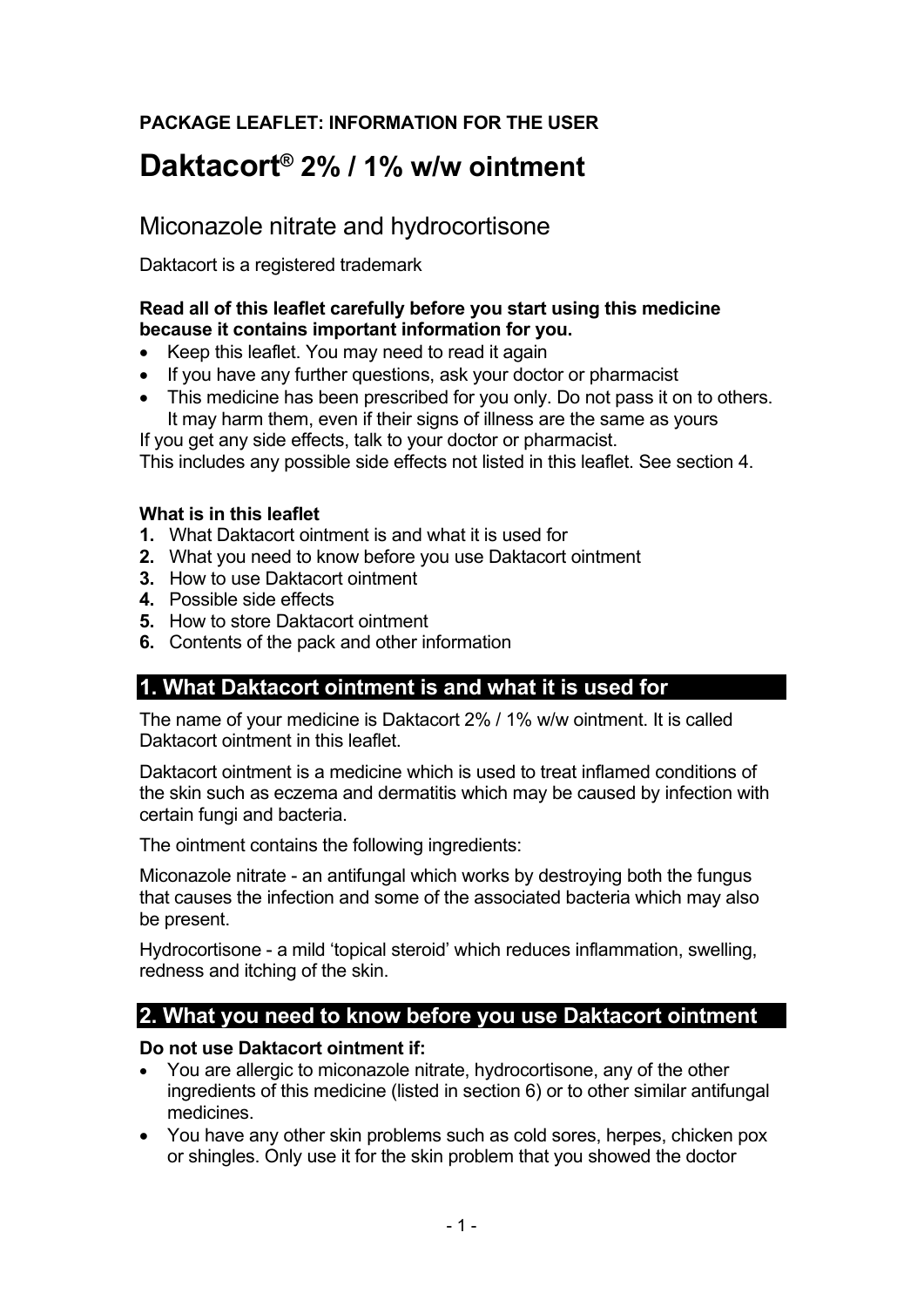Do not use this medicine if any of the above applies to you. If you are not sure, talk to your doctor or pharmacist before using Daktacort ointment.

#### **Warnings and Precautions**

Talk to your doctor or pharmacist before using this Daktacort ointment if:

- The inflamed skin is on your face. You should not use Daktacort ointment on your face, unless your doctor has told you to
- You are using a 'barrier' method of contraception. This includes condoms or diaphragms. This is because Daktacort ointment can damage the latex and stop them from working properly. Talk to your doctor about using another type of contraception while you are using this medicine
- Contact your doctor if you experience blurred vision or other visual disturbances

Keep this medicine away from your eyes. If you get any ointment in your eyes, rinse with water straight away. Keep your eyes open when you rinse.

#### **Children**

- The ointment should not be used on young children for long periods of time (such as every day for several weeks)
- The ointment should not be used on large areas of a child's body or under a baby's nappy unless your doctor has told you to

#### **Elderly patients**

Medicines like Daktacort ointment can cause thinning of the skin when used for a long time without a break. Because thinning of the skin happens naturally in older people, this medicine should be used sparingly for no more than a few weeks in elderly patients. Only use it for as long as your doctor tells you.

#### **Other medicines and Daktacort ointment**

Tell your doctor or pharmacist if you are taking, have recently taken, or might take any other medicines. This includes medicines that you buy without a prescription or herbal medicines.

In particular, tell your doctor if you are taking;

 Medicines that thin your blood (anticoagulants) such as warfarin. Your doctor may want to check that the anticoagulants are still working properly

#### **Pregnancy and breast-feeding**

If you are pregnant or breast-feeding, think you may be pregnant or are planning to have a baby, ask your doctor or pharmacist for advice before taking this medicine.

#### **Driving and using machines**

Daktacort ointment is not likely to affect you being able to drive or use any tools or machines.

## **3. How to use Daktacort ointment**

Always use this medicine exactly as your doctor has told you. Daktacort ointment is for use on your skin only. Check with your doctor or pharmacist if you are not sure.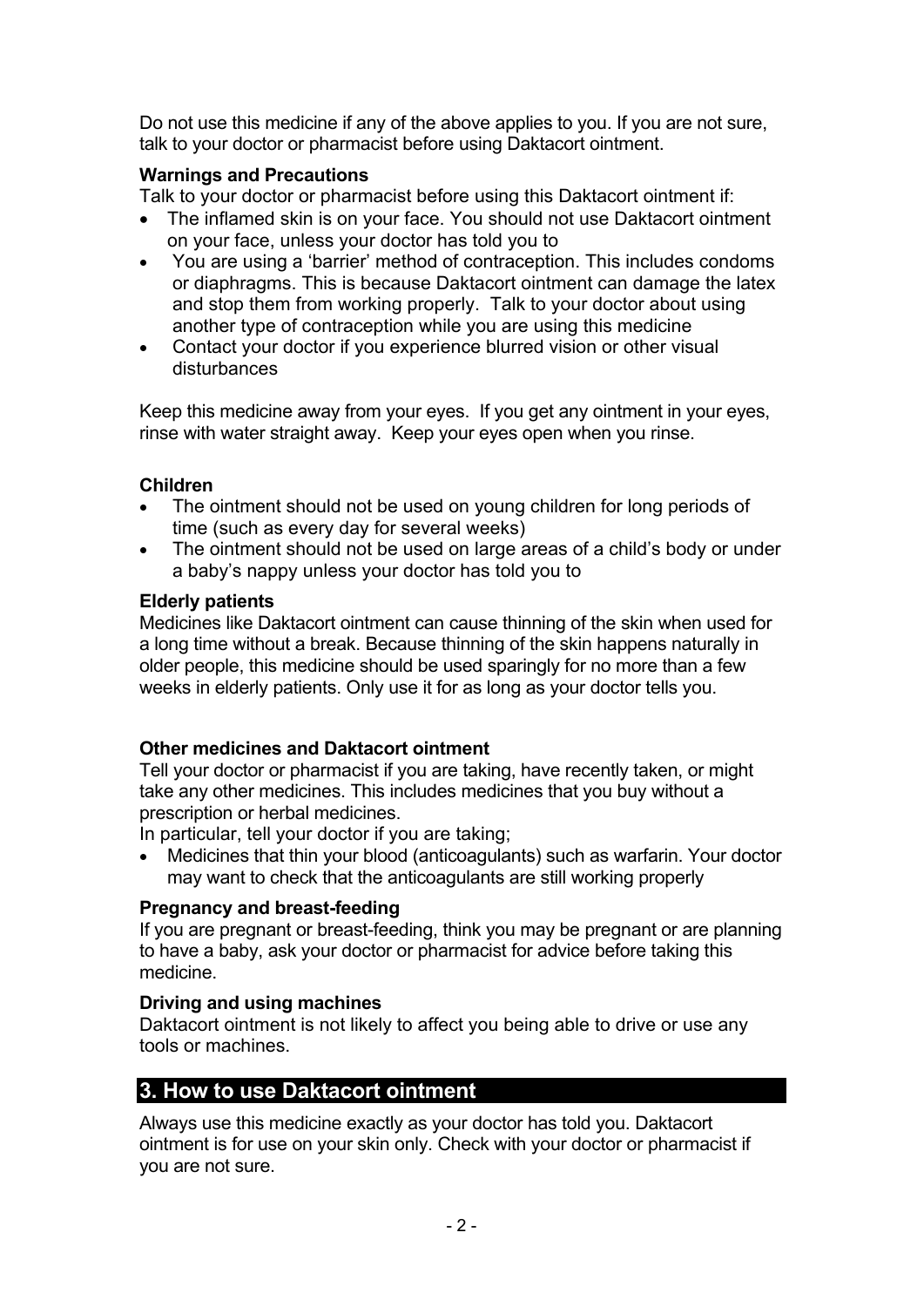#### **How to apply the ointment**

- Each tube of Daktacort ointment is sealed. Use the cap to pierce the tube
- Wash the infected area and dry it well.
- As many skin conditions are infectious, you should keep a towel and flannel for your own use. Do not share them so that you do not infect anyone else
- Apply a small amount of Daktacort ointment to the affected area and rub it in gently
- Unless the infected skin is on your hands, wash your hands carefully after applying the ointment to avoid spreading the infection to other parts of the body or to other people.
- Clothing which comes into contact with the infected areas should be washed and changed frequently. If your underwear is likely to come into contact with Daktacort ointment it is preferable to wear cotton underwear, as Daktacort ointment may damage some synthetic materials

#### **How much to apply - adults and children**

- Unless your doctor tells you differently, apply a small amount of Daktacort ointment to the affected area 2 or 3 times each day
- If your skin problem does not improve in 7 days, tell your doctor

#### **If you swallow Daktacort ointment**

If anyone accidentally swallows Daktacort ointment, contact a doctor or go to your nearest hospital casualty department straight away.

#### **If you forget to use Daktacort ointment**

- Do not apply the missed dose of ointment
- Apply the next dose of ointment as usual and keep using it as your doctor has told you
- Do not use a double dose of ointment to make up for a forgotten dose

If you have any further questions on the use of this medicine, ask your doctor or pharmacist.

## **4. Possible side effects**

Like all medicines, this medicine can cause side effects, although not everybody gets them.

#### **Stop using Daktacort ointment and tell your doctor straight away if you notice the following. You may need medical treatment.**

- Swelling of the face, lips, tongue or throat, difficulty swallowing or difficulty breathing
- Hives (also known as nettle rash or urticaria), severe irritation or reddening of the skin where the ointment has been used, or other signs of severe allergy

#### **Tell your doctor or pharmacist if you notice or suspect any of the following side effects:**

#### **Uncommon side effects (may affect up to 1 in 100 people)**

- Skin irritation
- Burning sensation
- $\bullet$  Itchy skin
- Irritability